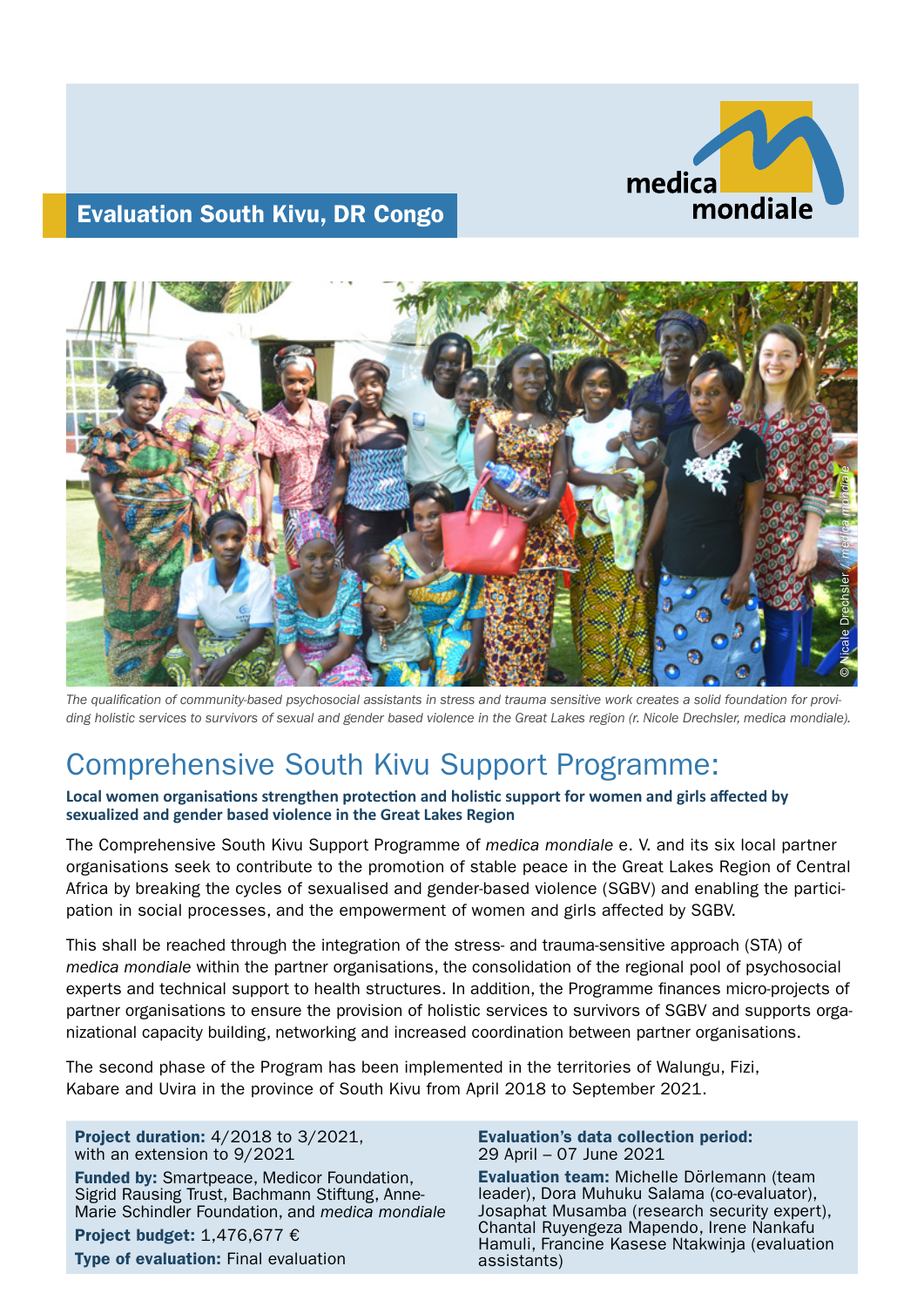## **CONTEXT**

The Democratic Republic of the Congo (DRC) is still marked by social norms that are reflections of a patriarchal socio-cultural system and which dictate traditionally accepted gender practices and behaviours in society. They reinforce each other and form a social framework that disadvantages women and girls at the individual, family, societal and institutional levels, with repercussions on all aspects of women's and girls' lives. Consequently, women and girls are disproportionately affected by discrimination and SGBV, including high rates of domestic violence. At the same time, rape and sexual violence are used as a weapon of war and remain particularly widespread in provinces affected by armed conflict, including South Kivu province. Currently, humanitarian actors assist about 30,000 survivors of SGBV (SSV) per year in the DRC.

The psychosocial and health consequences for women and girls are multiple, including reproductive health problems, post-traumatic symptoms such as anxiety or flashbacks, and psychosomatic problems. In communities, there is a strong stigma attached to rape, which frequently leads to the expulsion of the spouse, community rejection and poverty for survivors. Moreover, survivors often face impunity from perpetrators and barriers to access to justice. Given their traumatic experiences, they need holistic long-term support based on stable and trusting relationships, psychosocial expertise and a trauma-sensitive approach.

Local women's organisations that provide services to survivors often have to identify the appropriate approaches for their work on their own. They need to be aware of their employees being exposed to the risks of secondary traumatization, stress and burnout.

#### IMPLEMENTING ORGANISATIONS

*medica mondiale* e. V. implemented the Programme in cooperation with six local women organisation: **AFPDE** (Association des Femmes pour la Promotion et le Développement Endogène), EPF (Ensemble pour la Promotion de la Femme et Famille), HAM (Haki, Amani na Maendeleo ya Akina Mama), La Floraison, RAPI (Réseau Associatif pour la Psychologie Intégrale) and RFDP (Réseau des Femmes pour les Droits et la Paix).

Further key implementers are the regional pool of psychosocial experts, an international psychosocial expert and regional organizational development consultants for databank management and advocacy.

#### PROGRAMME DESCRIPTION AND OBJECTIVES

The Programme pursues the overall objective to contribute to the promotion of stable peace in the Great Lakes Region by breaking cycles of violence and enabling the participation in social processes and empowerment of women and girls affected by violence.

The Programme consists of two closely enwoven projects, one focusing on the support of the partner organisations' micro projects through capacity building, organizational development and networking (Project 1), and the other on consolidation and upscaling of local psychosocial capacities (Project 2).

The Programme formulated 3 core outcomes:

- » Outcome 1: Women and girls have strengthened their capacity for self-care (holistic care);
- » Outcome 2: Partner organisation (POs) have taken concerted action against SGBV and against violations of women's rights in South Kivu in line with the standards of the stressand trauma-sensitive approach (STA);
- » Outcome 3: The social and institutional environment has improved the assistance and protection of women and girls affected by SGBV.

The Programme's target groups include more than 2,000 women and girls in South Kivu who are affected by SGBV as direct beneficiaries; POs and their staff, with particular stress on psychosocial assistants (PSA); members of the regional pool of psychosocial experts; staff of health facilities that collaborate with the POs, and members of the intervention communities.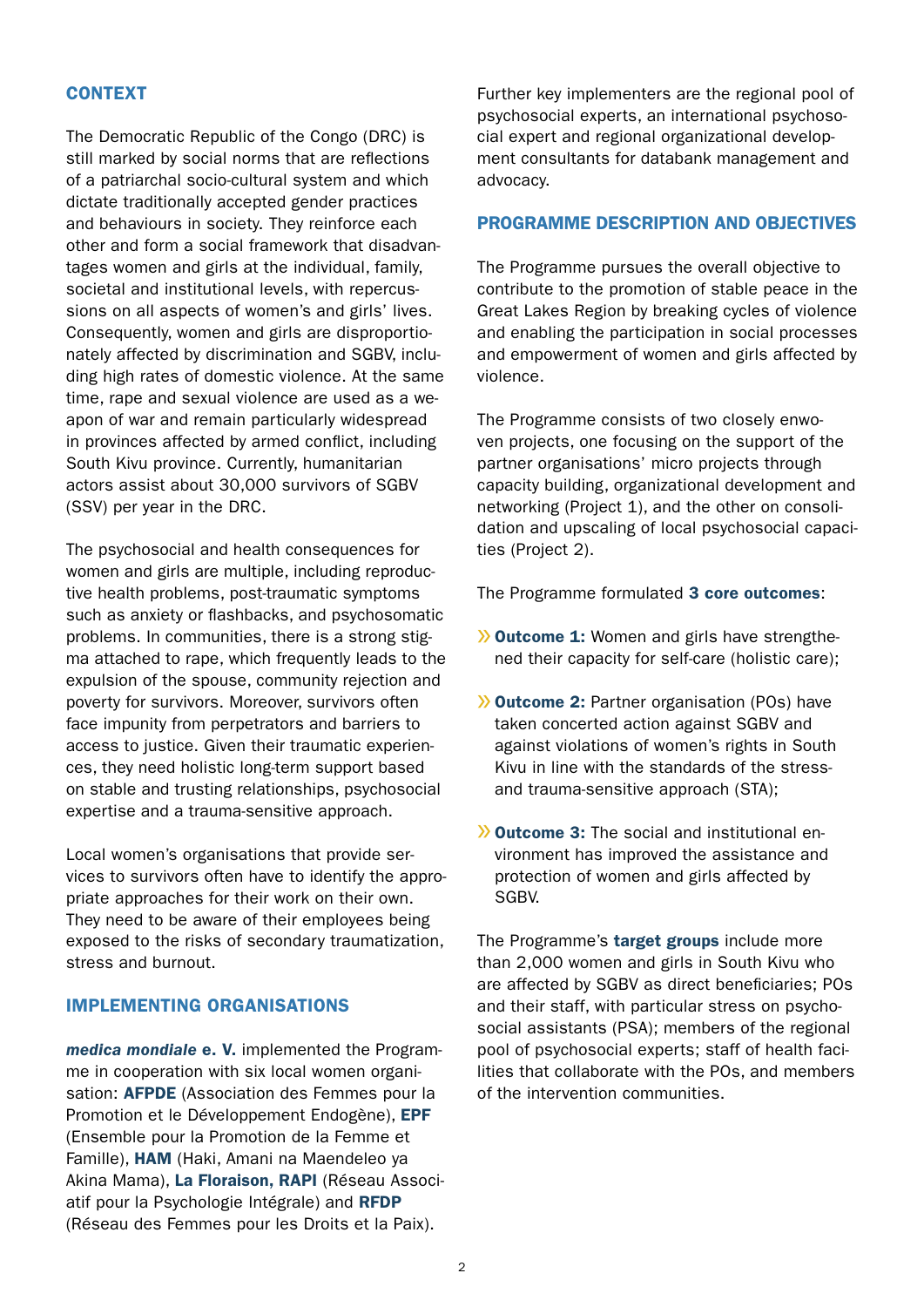The main measures to achieve the objectives are the following:

## 1. Establishing the stress and trauma sensitive approach (STA) in the region:

- » Consolidation of a regional pool of psychosocial experts
- » Qualification of psychosocial assistants (PSAs) of the POs in trauma sensitive psychosocial work
- »Implementation of the STA within the staff of the POs
- » Training of POs' medical referral partners in stress and trauma sensitivity

## 2. Organisational capacity building of POs:

» Setting up of an effective coordination and collaboration structure for the POs to make better use of existing capacities and resources

#### 3. Awareness raising and joint advocacy

- »Joint advocacy actions at local and provincial levels that promote women's access to justice
- »Implementation of community awareness activities in order to make communities and traditional and community authorities more knowledgeable and skilled in the assistance and protection of SSV

#### 4. Provision of holistic services to SGBV survivors

» Multisectoral and sustainable services, including psychosocial assistance, medical referrals, judicial counselling and referrals and socioeconomic support to enable SGBV survivors to recover and to regain control of their lives.

## EVALUATION PURPOSE AND METHODS

The purpose of the evaluation is to provide decision-makers at *medica mondiale* and donors with sufficient information to make informed judgments about the Programme's performance, document lessons learned and provide practical recommendations for follow-up actions and similar future projects.



*Members of the pool of psychosocial experts train psychosocial assistants (PSAs), the staff of the partner organisations and the personnel of medical referral partners in stress and trauma sensitivity.*

Beyond evaluation questions that make up the OECD/DAC criteria, the evaluation focuses on a series of further key questions developed by *medica mondiale*.

#### Evaluation approach and methodology

The evaluation approach was participatory und used mixed methods with an emphasis on the collection and interpretation of qualitative data.

The data collection tools involved focus group discussions (FGDs), key informant interviews, a Programme Review Guide, standardized questionnaires and a review of Programme documentation

After the data collection phase, an initial findings sharing workshop was held to increase ownership of the evaluation process as well as acceptance of the evaluation findings by the POs.

#### Applied ethical and feminist approaches

As the evaluation took place in a conflict-affected context, on sensitive and intimate issues related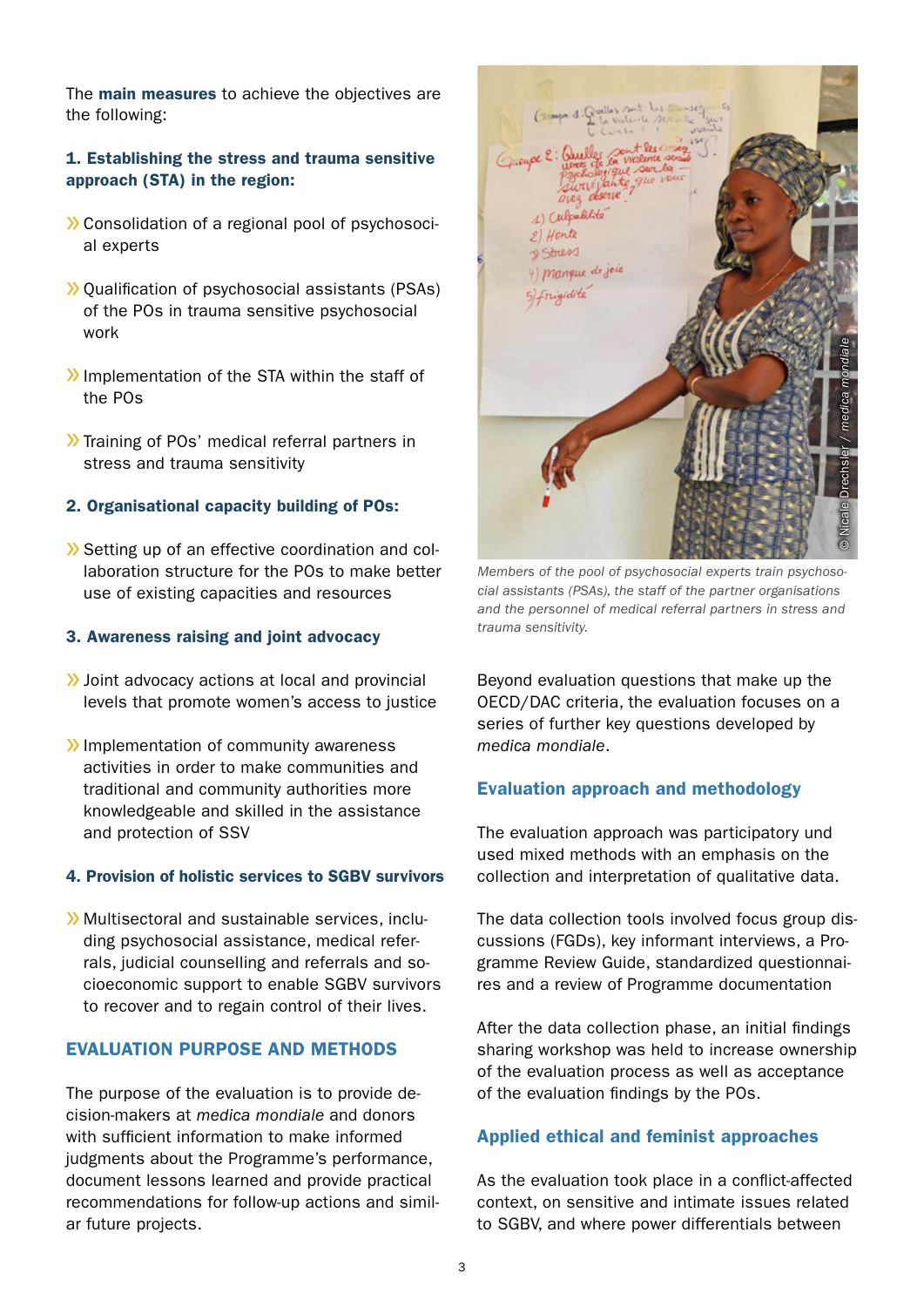the evaluators and the study population are likely to be palpable, strict adherence to ethical and do-no-harm approaches and practices was required. Thus, the evaluation adopted a conflict-sensitive approach and integrated *medica mondiale's* stress- and trauma-sensitive approach into the entire evaluation process. The evaluators worked with the concept of informed consent and ensured overall adherence to the relevant WHO guidelines.

In addition, the evaluation used the principles of feminist research through a gender perspective that focusses on women's experiences and knowledge and the alignment with broader feminist goals.

## Limitations of the evaluation and mitigation

Due to the highly unstable security context in the POs' areas of intervention, face-to-face interaction time with women and girls receiving or having received assistance and with community members had to be kept to a minimum. The use of participatory methods was mainly assured through FGDs. Interaction with the majority of other stakeholders and key informants consulted during the evaluation, including the POs, was limited to remote interaction. Thus, thanks to an elaborate security concept, the data collection field mission was carried out without any security incidents.

In regard to Covid-19 situation during the data collection phase, there were no travel restrictions within the country, and the Congolese government allowed meetings with a maximum of 20 people. In order to enable social distancing, the FGDs were limited to six participants for PO clients and six participants for community leaders and authorities.

## FINDINGS OF THE EVALUATION

## Activities planned and implemented

In general, the Programme was implemented according to the planned structure and target groups of the two projects. However, both Covid-19 pandemic and the rise of armed conflict in the POs' intervention zones have led to an increase in SGBV cases und thus to an increased need for interventions to prevent and respond to SGBV through holistic care.

In the context of the deteriorating security situation, *medica mondiale's* approach of providing direct services to beneficiaries through local POs that are well rooted in the intervention communities is proving useful. But the Programme is not meant to respond to emergencies, and the POs are not yet in a position to organize additional support that would enable them to increase their capacity to respond to this humanitarian crisis.

The Covid-19 situation mainly affected the community outreach activities, but did not have a negative impact on the achievement of the target values. The POs demonstrated good resilience by adapting the outreach activities to the changing context. This was supported by emergency funds made available to the POs by *medica mondiale*.

However, the realization of some activities other than micro projects was hampered by the Covid-19 situation, mainly because of the closed borders between Burundi, Rwanda and DRC. This led to delay and interruptions of some activities, e. g. capacity building workshops, advocacy activities, training of medical staff, meetings between POs and the setting up and management of the Programme's database.

#### Output 1: Qualification in STA: Local and regional psychosocial expertise in STA is developed.

#### Achievements:

At the present, the pool consists of twelve experts (3/2021: 15, target value: 14). 14 out of 15 experts gave trainings and 17 coachings were done. Due to the Covid-19 pandemic, only one exchange day (instead of planned two days) has taken place.

The qualification modules, STA trainings and PSA coachings for the POs have been conducted as planned: *medica mondiale* has qualified 31 PSAs in phase 2 (60 in total). The Programme's psychosocial qualification is in line with national policies and priorities and with the stress- and trauma sensitive approach of *medica mondiale*. The STA training of PO directors and staffs has proved to be beneficial in terms of institutionalizing a stress- and trauma-sensitive work culture.

*medica mondiale* signed an agreement with the Ministry of Health for the STA training of health services personnel. Recommendations for the qualification of the health service personnel exist. Due to the Covid-19 situation, the first STA training cycle for health services personnel were launched with delay in 2021.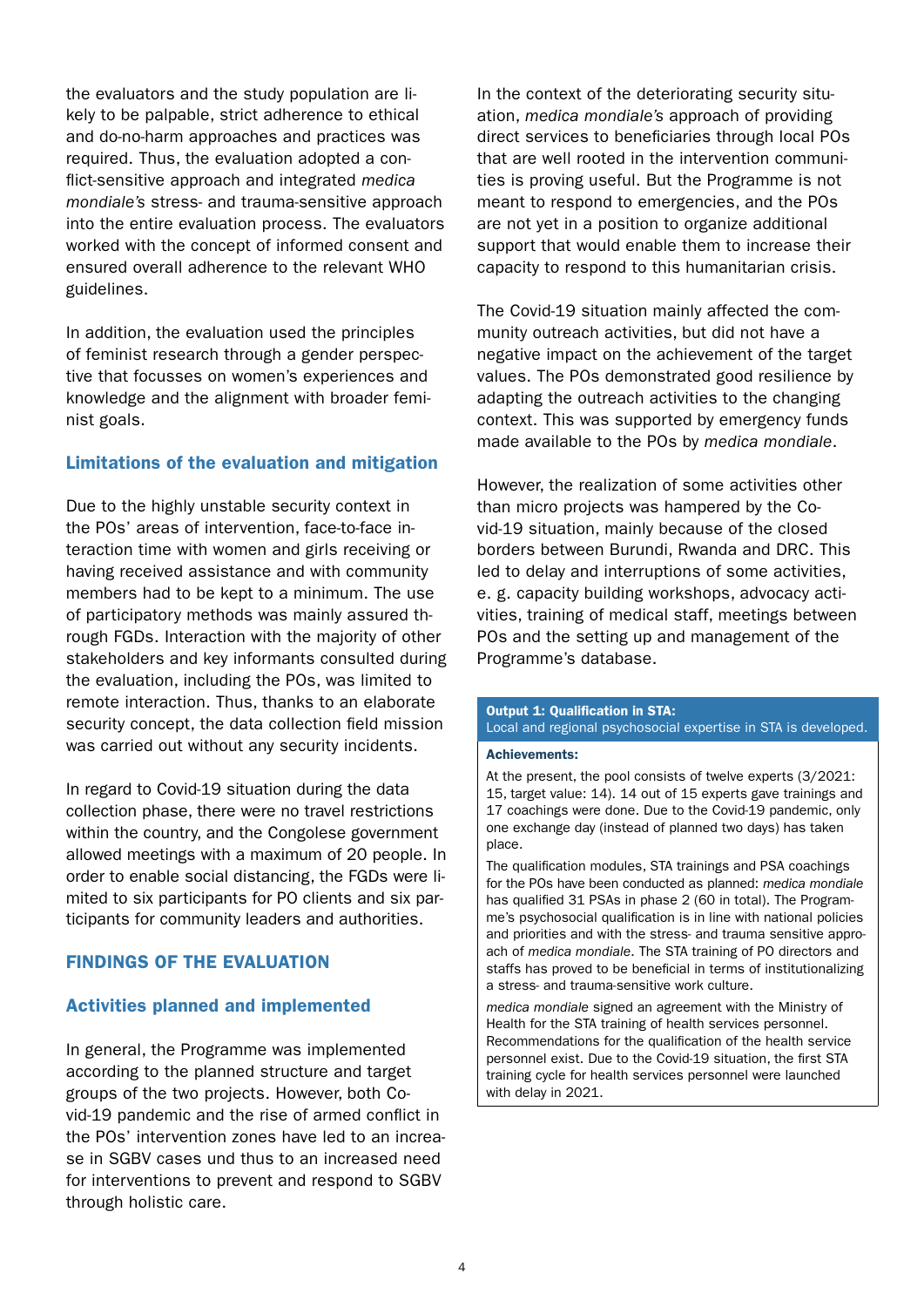Output 2: Organisational capacity building (CB) of POs: A more effective coordination and collaboration structure for the POs in South Kivu is put in place.

#### Achievements:

The establishment of the coordination platform showed the following positive effects: Annual CB plans were made in 2018 and 2019. In 2020, the activity did not take place due to the Covid19 situation. POs jointly identified challenges and solutions to the implementation of the Programme. 6 CB trainings (3 on advocacy, 3 on the database) took place (200% of target value).

The technical exchange on medical and judicial referrals, community outreach activities, the M&E-system and the development of activities and micro projects included: Finalizing of document describing the coordination mechanism between the POs and intervention mapping in 09/2018; Frequent meetings; joint planning and implementation of advocacy activities; Development of data collection sheets for M&E-purposes and the indicator monitoring matrix; installation of the electronic database at PO level.; Continuous review of monitoring sheets (the complexity of some is beyond the level of most PSAs).

The Regional Representative made an average of six technical support visits per year (100% of target value) before the forced pause due to closed borders.

#### Output 3: Awareness raising and joint advocacy:1 Communities and traditional and community authorities are more knowledgeable and skilled in the assistance and protection of SSV

#### Achievements:

POs realized 1 joint advocacy campaign on illegal fees in the justice sector (strategy paper finalized 10/2018 and 1/2019). POs have commissioned a study on illegal fees in civil and military jurisdictions as a basis for data-driven advocacy and consulted with affected communities. They have produced a leaflet with key messages and 20 radio broadcasts and organized a two-day roundtable discussion with high-level provincial authorities. 20 local organisations participated at different meetings on the subject. Formal agreements with more than 10 local associations and other actors (no national or international organisations) were met.

More than twice as many community leaders and authorities (1,245) as expected (600) were actively participating in sensitization activities. Almost twice as many people (approx. 114,000) as targeted (60,000) were exposed to violence prevention and women's rights messages. Almost 90% of the target value, i.e. 60% of men, women and adolescents who benefited from sensitization activities in at least 150 villages know key issues related to SGBV protection and prevention. 931 women reported that they were encouraged or supported by a family or community member to seek assistance from a local PSA (target value: 300).



*Banner promoting partner organisations' joint advocacy campaign on illegal fees in the justice sector.* 

#### Output 4: Provision of holistic services:2 POs provide multisectoral and sustainable services to SSV.

#### Achievements:

The POs provided holistic services to 2,365 survivors of SGBV (target value: 2,000). 1,395 of them (58.99%) have reached psychological stability (60% expected). 18.14% of the clients have realized a live project (15% expected), and 20.93% are more integrated into their families and communities (6% expected).

The medical referral system was set up and worked: 14 (out of 22 planned) partnership agreements with hospitals and health centres were signed. 637 women were referred to health facilities, 75 women accessed legal aid (target values: 384 and 120). 158 (target value: 150) women developed income generating activities (IGAs), 45 (target value: 50) women and girls participated in savings initiatives.

#### OECD/DAC CRITERIA

#### **Relevance**

The relevance of the Programme can be rated "good" in terms of its overall approach and its two components, but would benefit from a more individualized approach for the involvement of POs in its implementation and a better promotion of the regional pool of psychosocial experts:

The overall approach of the Programme is relevant ("good") as it is based on well-defined objectives, with generally realistic and achievable results. The design of the interventions corresponds to the needs and priorities of the different groups of direct and indirect beneficiaries for improved protection of women and girls in their communities, as well as SGBV prevention and response.

The relevance of the overall approach to collaboration differs among POs: The Programme design does not sufficiently take into account differences in professional and organizational competencies among the POs.

<sup>1,2</sup> Part of the micro projects of the POs.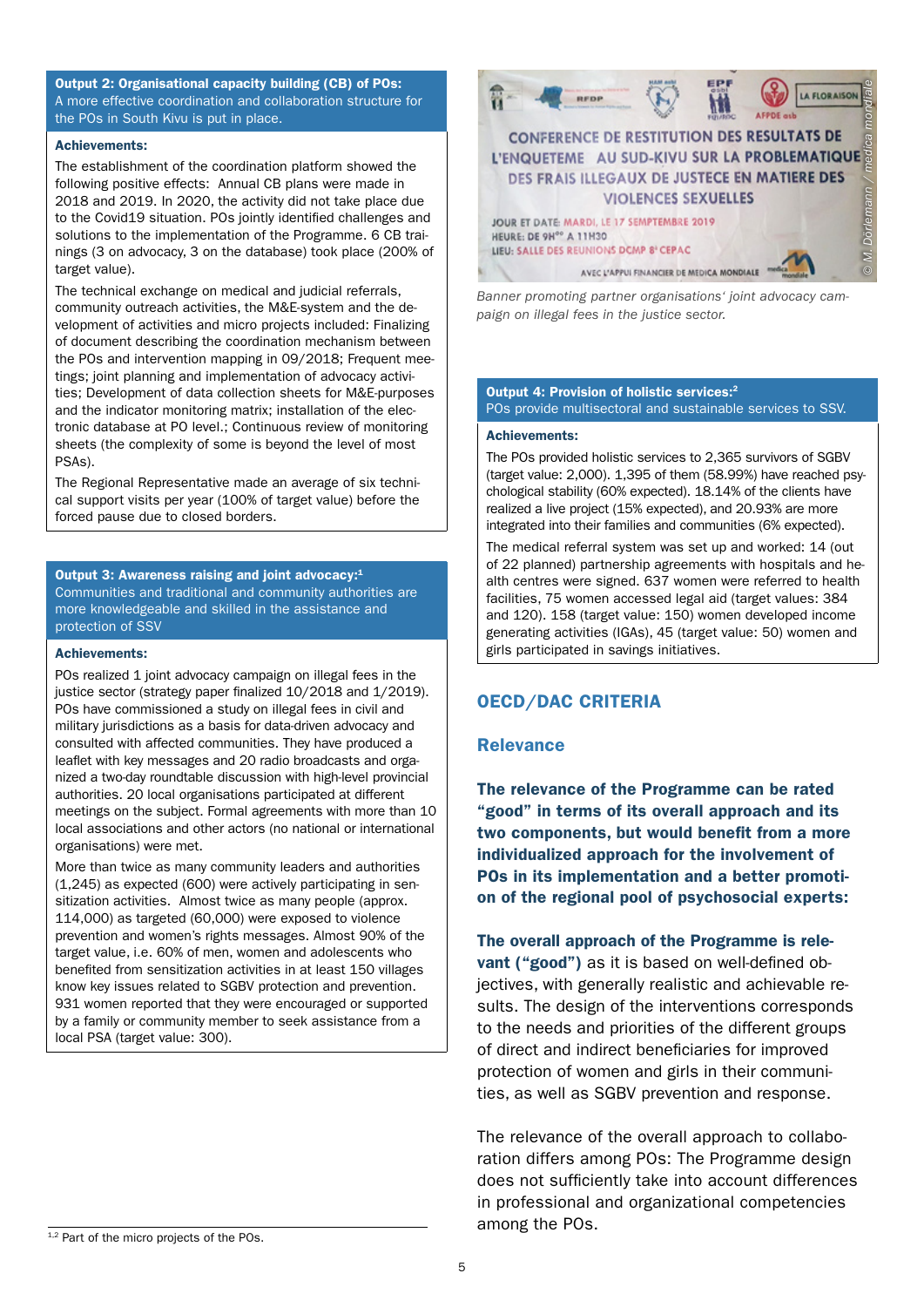## The component on the consolidation and strengthening of psychosocial capacities is relevant

("good"), as the STA qualification activities respond to the country's needs, priorities and policies in terms of the availability of higher level psychosocial competencies. However, there are still efforts to be made to promote the recognition of the pool of experts in the region, to further establish the stress- and trauma-sensitive approach and to increase the number of qualified PSAs in the region.

## The component on organizational capacity building and PO micro-projects is relevant ("very

good").The Programme uses a highly participatory approach, which leaves it to the POs to identify and collectively agree on relevant training topics. The POs' community outreach activities respond to the needs of women and girls for SGBV prevention and protection, identified through their consultation. The subject chosen for joint advocacy through the PO coordination platform – illegal fees in the justice sector as a barrier to the pursuit of justice for SGBV survivors – is paramount.

#### **Coherence**

The coherence can be rated "good", but the Programme needs to improve its external coherence in order to better coordinate with other actors in the sector.

The overall approach of the Programme demonstrates a good level of internal coherence in view of its alignment with *medica mondiale's* strategy. However, external coherence is not satisfactory: there are significant challenges that weaken the implementation of key country strategies, including (i) the low level of regular harmonisation and coordination of *medica mondiale* with other SGBV actors in the province, (ii) the low level of registration of POs with the provincial Gender Division, as well as (iii) the Programme not ensuring that all of the six POs complete the GBVIMS form required by the Congolese state for the registration of SGBV cases and transfer the data thus collected, in the correct form, to the provincial level. The absence of *medica mondiale* in the provincial mechanisms for coordination and harmonisation between actors cannot be sufficiently compensated by the presence and participation of the POs.

## The component on the consolidation and strengthening of psychosocial capacities demonstrates a high level of internal coherence:

the experts, qualified in STA, facilitate trainings within other *medica mondiale* projects; the qualification of the PSAs is compatible with the national policy on psychosocial assistance, and the POs promote stress-sensitive working conditions in accordance with *medica mondiale* standards. External coherence remains weak because of the low participation in coordination mechanisms and the lack of public visibility of the regional pool of experts. Other (international) actors could be interested in learning more about and supporting the training scheme that *medica mondiale* and the pool offer for PSAs from local organisations.

The component on organisational capacity building and PO micro-projects is internally coherent, but external coherence remains limited due to the lack of efficient merging between the Programme's case intake form and the GBVIMS form. The coherence of community outreach activities benefits from the fact that POs are well aware of the gaps that need to be filled at the community level. POs are also interested in a more harmonized approach for community outreach activities. Advocacy activities are characterized by the very participatory approach of POs to alliance building. Despite some gaps in internal collaboration, POs work in synergy and join forces through the coordination platform. They collaborate with several structures in the medical, legal and economic fields in order to offer holistic services to SGBV survivors.

#### **Effectiveness**

Overall, the Programme's effectiveness can be rated "satisfactory", as most of the results and indicators in the logical framework have been achieved; however, the quality of outputs is sometimes limited.

The overall approach of the Programme is sufficiently effective. One major challenge is the poor performance of the organisational management of the PO coordination platform, as the planned secretariat is not operative, mainly due to the lack of financial means for its management.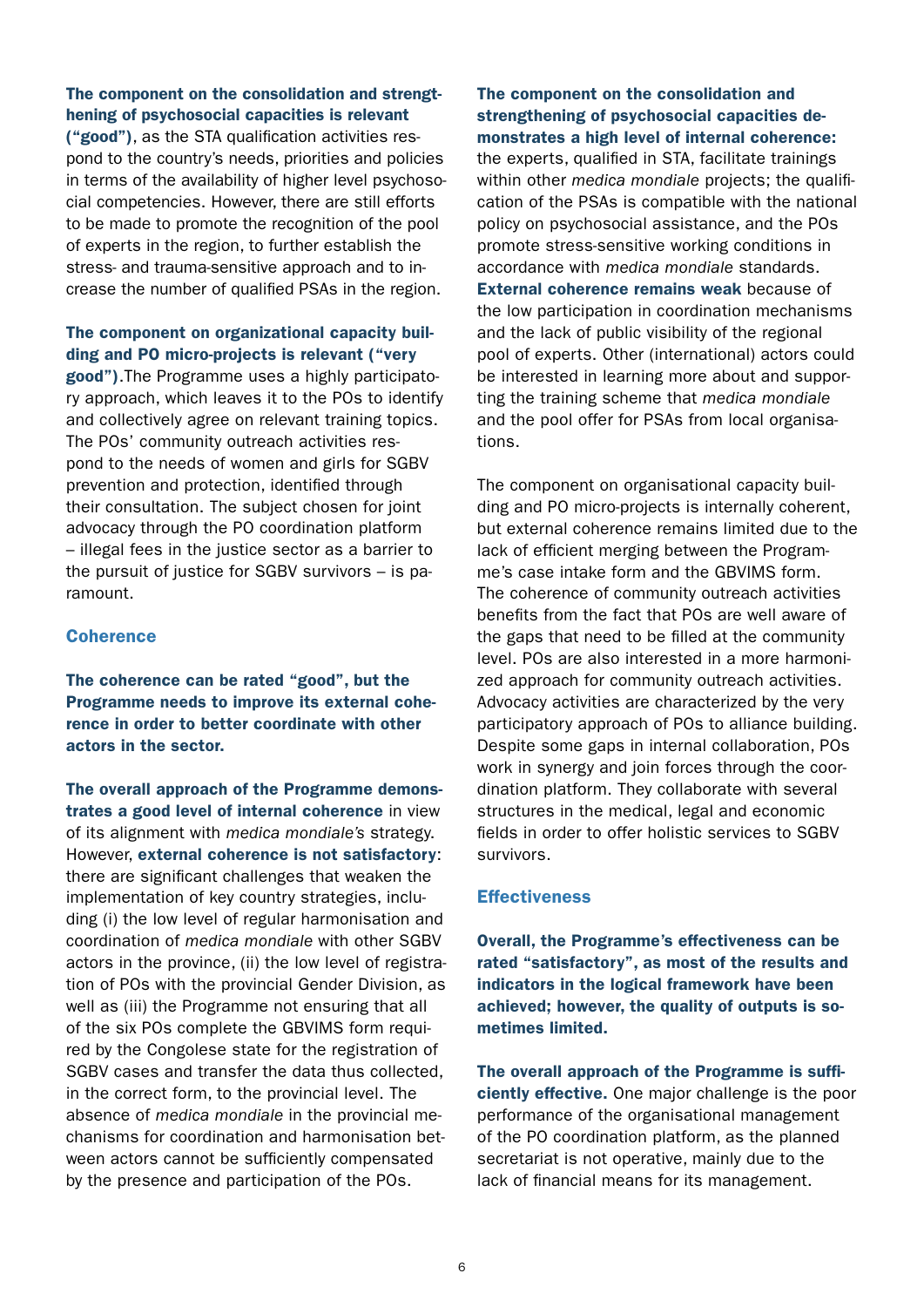

*Anchoring the stress- and trauma sensitive approach at several levels, especially with regard to the qualification of psychosocial assistants like here in Uvira, has a direct impact on the recovery of clients.*

The POs demonstrated their capacity for adaptive management in the face of deteriorating security. A significant shortcoming in view of the Covid-19 situation was the lack of support from *medica mondiale* to move certain activities into virtual space. On a positive note, *medica mondiale* was able to make emergency funds available to POs, and POs at their level identified adequate methods for the continuation of activities.

The monitoring system has been improved during the second phase of the Programme, but major challenges persist, in particular concerning the harmonisation between the client intake form of the Programme and the GBVIMS form, as well as regarding the finalisation of the setting up and management of the Programme database. And the logical framework is too cumbersome in view of the number of expected results and activities, and related indicators.

The consolidation and strengthening of psychosocial capacities is implemented in an effective way. The experts are not yet properly functioning as a pool, but they are qualified trainers and capable of applying all the subjects learned. Apart from some difficulties in filling in forms or with certain subject

matters due to their level of education, PSAs have mastered the steps of psychosocial assistance and are well established in their communities. The majority of POs have established a STA-inspired work culture within their organisations.

Organisational capacity building and PO micro-projects are implemented in a sufficient effective manner. The setting up of the coordination platform has seen several immediate positive results. Identified challenges are the lack of functionality of the secretariat, a reduced frequency of meetings and the lack of responsiveness between POs. Several aspects of the implementation of the monitoring system have been completed, but there are still challenges that need to be addressed. Most of the targets for capacity building activities were met, but the involvement of local actors and beneficiaries in the identification, planning, management and evaluation of micro-projects is still limited.

Although the indicators for the outcomes and outputs of community outreach interventions are achieved up to 300%, the tools available to measure their effectiveness remain on the surface. The advocacy campaign on illegal fees in the ju-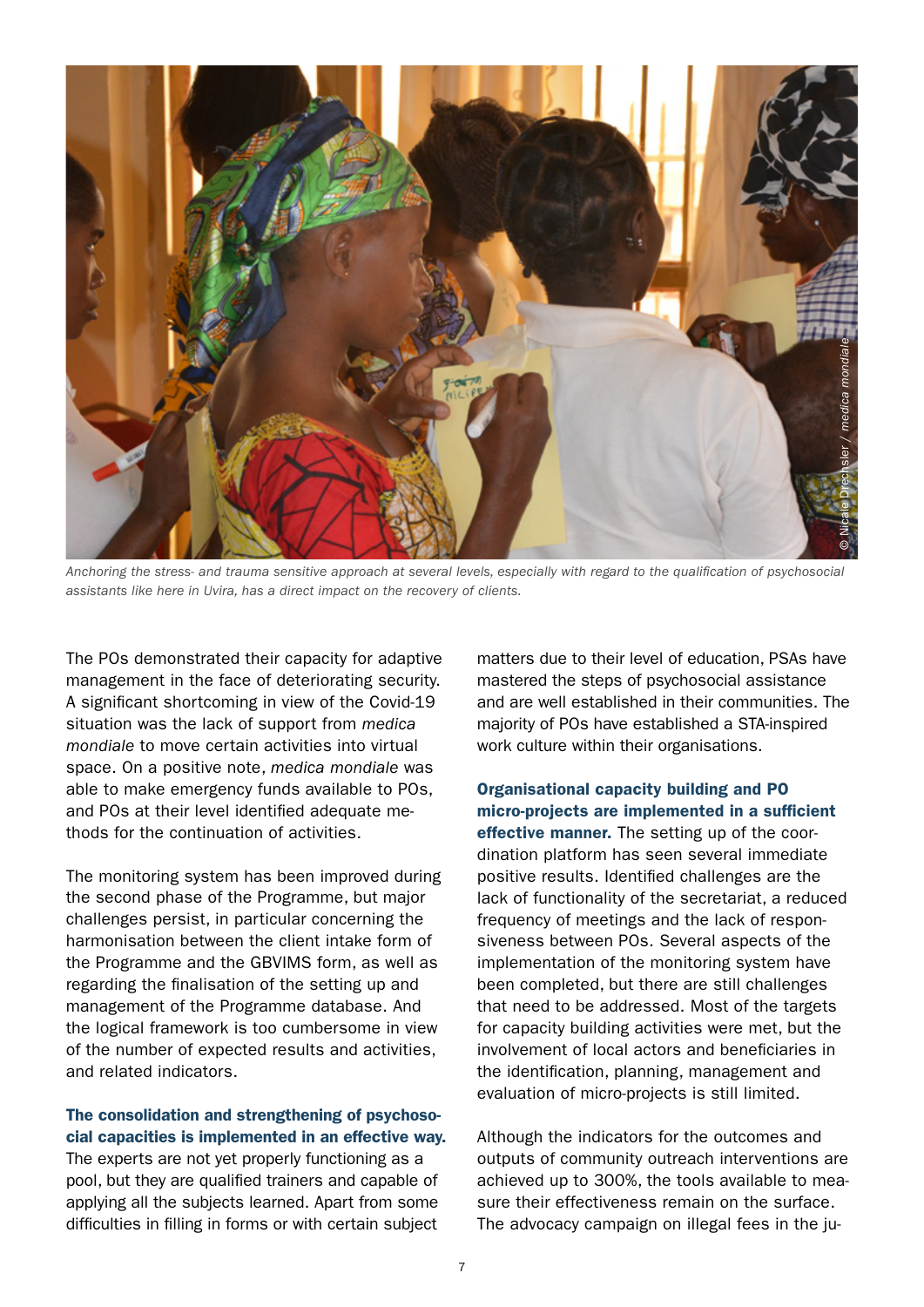

*As poverty is widespread in the Programme's intervention areas, economic empowerment plays an important role in assisting women affected by violence.* 

stice sector was effectively carried out. However, the ultimate goal – a change in laws, policies and practices – was too ambitious and has not been achieved.

Regarding the provision of holistic services, the Programme has enabled a large number of SGBV survivors to benefit from the support of PSAs. Most POs have signed partnership agreements with health facilities for medical referrals of survivors. However, access to medical assistance is limited by the indicators targeted in the logical framework. The target indicator for legal referrals has not been achieved, although it is very low. Some PSAs have yet to develop the skills to adequately inform and refer survivors in this pillar. Fear of retaliation as well as the lack of effective enforcement of judgments results in a low level of interest in legal/judicial assistance among clients. The indicators of socio-economic assistance through income generating activities (IGAs) were underestimated, too. The Programme only allows a small number of clients to benefit from this pillar; this creates conflicts among survivors, and also between survivors and POs.

#### **Efficiency**

The Programme has a mixed record in terms of efficiency, with the imbalance between the results expected from POs and the means available for their micro-projects as a major challenge. Altogether, the efficiency is rated as "satisfactory".

The overall approach of the Programme demonstrates a satisfactory level of efficiency: *medica* 

*mondiale* has ensured the continuity of funds during the Programme through the identification of a new donor; and the request for an extension makes it possible to make up for certain delays in activities due to the Covid-19 pandemic. Efficiency is reduced by the imbalance between the results and activities expected from the POs and the modest means available for their micro-projects. As a result, the Programme is not always able to ensure a high quality conversion of inputs into outputs. More advanced POs derive a lower cost-benefit balance from the Programme's overall approach than more nascent organisations, especially when comparing *medica mondiale's* Programme with support from other international partners.

In general, the psychosocial capacity-building component is performing well. The main challenges that remain are the lack of promotion of the pool of experts; the departure of qualified psychosocial counsellors to other organisations due to non-competitive salaries; and the excessive volume of work, given that the staff taken on by the Programme is not sufficient to cover all the tasks required.

The level of efficiency of the component on organisational capacity building and PO micro-projects is satisfactory. There was delay in some capacity-building activities due to the Covid-19 situation and the resulting border closure. In this context, some activities could have benefited from a move into the virtual space.

The lack of outreach strategies and of professional training in this field may limit the effectiveness of community outreach activities. However, the outreach objectives were largely achieved on time, despite the impediments imposed by the Covid-19 pandemic and the security situation.

The funds available for joint advocacy have been used efficiently. But there is a risk that efficiency will be reduced in retrospect if the next phase of the Programme ceases to pursue this intervention. POs did not play their intended role in the coordination of advocacy planning, but the Regional Office was able to mitigate this weakness.

Although the efficiency of the provision of holistic services is good in terms of psychosocial assistance, there are important negative points that mitigate the efficiency of the other pillars of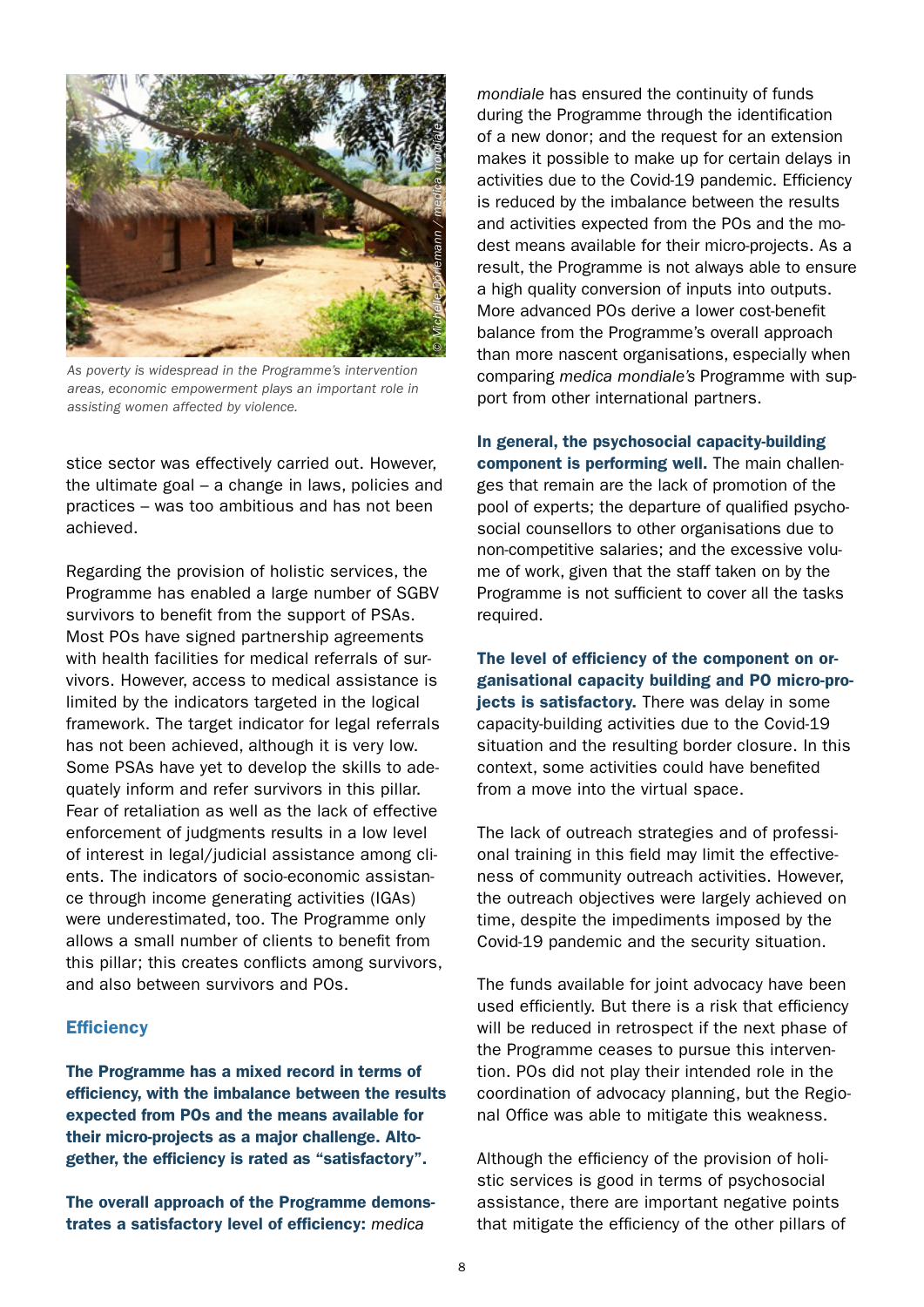holistic care: medical care is in some instances incomplete due to a lack of cost coverage for typical interventions by the collaboration agreements between the POs and the health structures – such as for ultrasound scans or the integration of the survivor's partner in the treatment of sexually transmitted infections – and due to a lack of consideration of the specificities of intervention zones in the budgeting of costs; a large gap between the costs to be invested in effective legal assistance and the number of judgments rendered and executed; as well as the amount of credits not allowing for the economic recovery of survivors and the lack of robust baseline data for the initial economic situation of women participating in IGAs, including their ability to meet primary needs.

#### Impact

The impact is rated as "good", as the Programme is generating impact at several levels, but the achievement of positive effects is hindered with regard to the provision of holistic services for survivors.

The overall Programme approach, based on longterm support to POs, produces important and far-reaching positive effects. These include the creation of cascading impact chains: the experts in the pool benefit from *medica mondiale's* training, which in turn benefits the PSAs and ultimately the beneficiaries. Both individuals and the institutional level of POs benefit from this approach. The POs accept and implement the new approaches introduced by *medica mondiale* and have gained a reputation in their communities as reference organisations in the field of psychosocial assistance. An important negative effect of the overall approach on the stability and maintenance of the POs' institutional capacities is the loss of PSAs due to their training by the Programme, because of their non-competitive salaries.

The component on the consolidation and strengthening of psychosocial capacities, through the psychosocial qualification of the pool's regional experts, the PSAs, the directors and the rest of the staff of the POs, has led to a better quality of psychological assistance with a positive and remarkable impact on the lives of clients and their social reintegration. The strengthened capacity of



*A couple in Makobola, a village at the border between two territories with high rates of sexualized and gender based violence, after psychosocial counselling.* 

the POs' PSAs has a direct influence on the recovery of clients who regain control of their lives and are reintegrated into their families and communities. PSAs also gain recognition and respect, and are seen as a focal point for psychosocial issues and conflict resolution within their communities.

The component on organisational capacity building and PO micro-projects generates impact: organisational capacity building yields tangible results for improved joint coordination among POs, mutual learning and networking, among others for advocacy. The installation of the database has the potential to support the Programme's monitoring system and allows for more systematic monitoring and analysis of activities and indicators.

There are a number of significant positive effects towards behavioural change among different segments of the population as to a better protection of women and girls and SGBV prevention and response in the POs' intervention areas. These changes have a positive impact on the situation and well-being of survivors. Advocacy has not yet progressed enough to create impacts.

In terms of holistic service delivery, the impact assessment is more mixed: there are positive points such as the survivors' resumption of control over their life, the restoration of the survivors'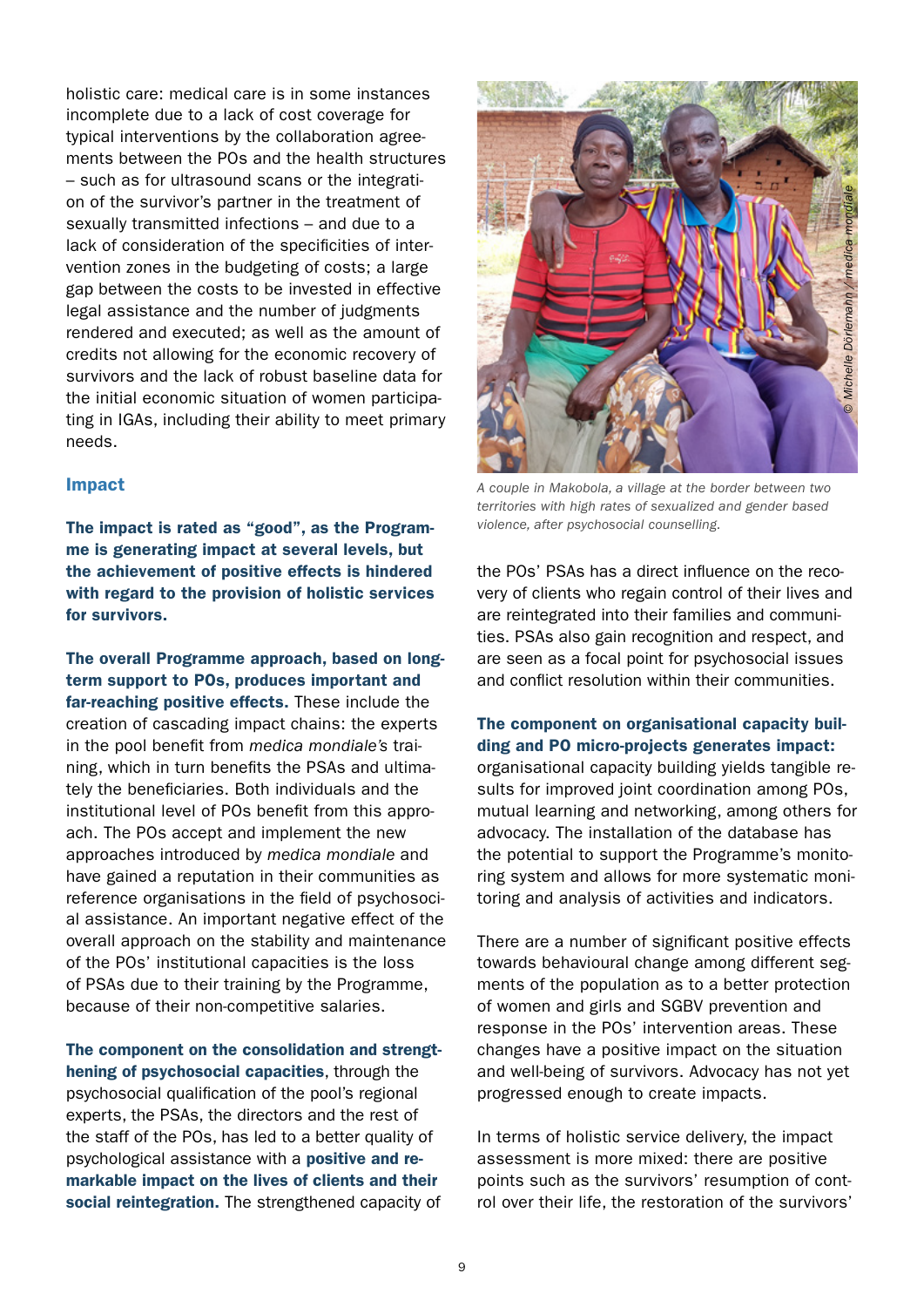physical health, the satisfaction linked to the feeling of having realised one's rights, and the changes in the economic living conditions of IGA beneficiaries. However, there are also significant negative points, such as the difficulty of achieving psychological stability in very difficult economic conditions, the absence of local specialists for the treatment of certain health problems, the low rate of judgments rendered, the low level of economic resilience due to the small amount of credits, and the deterioration of relationships between couples as an unwanted consequence of IGA support.

#### **Sustainability**

The sustainability can be rated as "satisfactory", as the Programme has not yet exhausted its potential of sustainability:

The Programme's overall approach, characterised by long-term support and partnership, allows for the achievement of sustainable results. It has contributed to greater stability of the more nascent POs – in particular HAM, EPF and La Floraison – by building capacities that were previously lacking. This has enabled them to acquire other projects and to cross-subsidise institutional costs. However, the loss of about one quarter of the more than 60 PSAs trained by *medica mondiale* in the six POs since the beginning of the Programme limits the sustainability of the institutional capacities created by the Programme.

The psychosocial capacity building component demonstrates a good level of sustainability. The regional experts are sufficiently qualified in STA to continue training activities, even outside of the *medica mondiale* Programme. Addressing some of the remaining challenges may increase the pool's capitalisation in the long term. Community-based PSAs have acquired proven skills within the Programme that allow them to assist their communities outside the Programme. However, the feasibility of this approach is limited by the impending lack of remuneration of PSAs and the absence of an adequate counselling environment outside the Programme, if community authorities will not step up.

The sustainability of the component on organisational capacity building and PO micro-projects is rated as "satisfactory": It is not yet foreseeable

whether the coordination platform will survive the Programme. The limitations of the database designed exclusively for the Programme, without sufficient harmonisation with the GBVIMS system, also affect the sustainability of capacity building. However, there is great potential for sustainability of the capacities acquired both in terms of individuals and at the institutional level of POs.

POs have identified key factors contributing to the sustainability of the benefits of community outreach and the impacts of the action have the potential to be long-lasting, especially as they indicate signs of long-term changes in knowledge, attitudes and practices. The advocacy action has not yet progressed far enough to judge its potential for sustainability.

In terms of holistic service provision, sustainability is more mixed: apart from the psychosocial assistance that trained PSAs could continue to provide to survivors, even in the absence of the Programme, it is difficult to project the sustainability of medical, legal and economic assistance without external financial support. However, in their interaction, the holistic care for survivors contributes to their sustainable stabilisation.

## OVERALL OECD/DAC CRITERIA RATING

Based on the above analysis (relevance and coherence: good; effectiveness and efficiency: satisfactory; impact: good; sustainability: satisfactory), altogether the Programme can be rated as "satisfactory".

## RECOMMENDATIONS

## Key recommendations addressed to *medica mondiale*

#### Collaboration and coordination

» *medica mondiale* and the POs should reflect on alternative approaches to the conceptualisation of the POs' micro-projects, in order to find an alternative to the simple division of all tasks and indicators by six POs and having all POs working on all aspects of the Programme. Each PO should continue their work in the field of psychosocial assistance and with indirect beneficiaries at the community level. Also, each PO should ensure functional referral mechanis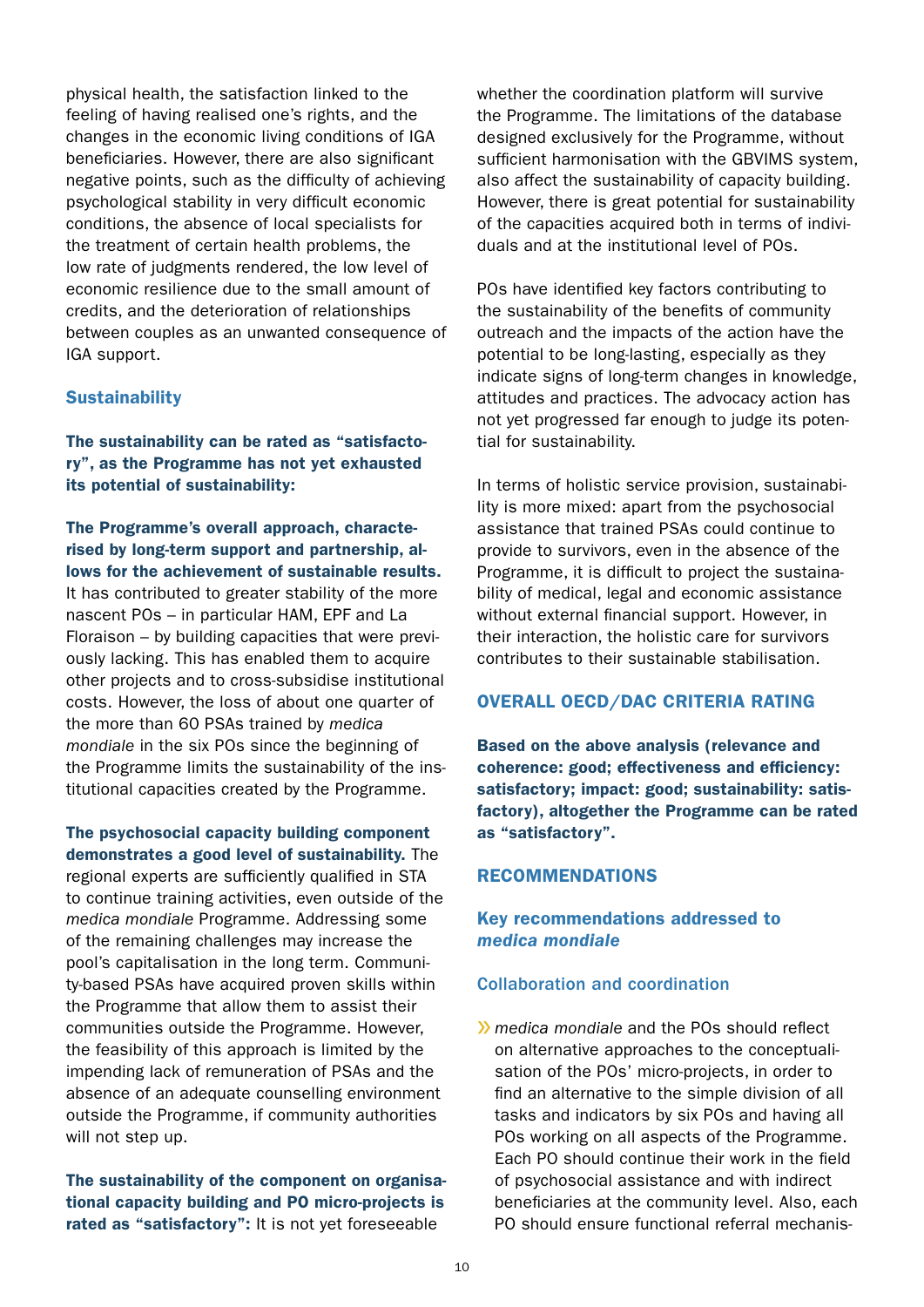ms for medical care for SSV. A reorientation of the limited financial means for micro-projects could contribute to a more efficient and effective use of resources. Such a review should take into account the availability and capacity of each PO for the different outcomes to be achieved and tasks to be performed, and POs could better focus on their strengths.

- » For better coordination and harmonisation as aspects of external coherence, *medica mondiale*  should present itself – as soon as possible and systematically – to the provincial authorities involved in the fight against SGBV (the Gender Division, the Ministry of Health in addressing their Gender Advisor, the Ministry and the Division of Justice) and participate, at least once a quarter, in coordination meetings at the provincial level.
- » *medica mondiale* should establish closer coordination with humanitarian actors working on SGBV protection and response, in order to organise concerted support for POs who find themselves in need of emergency assistance.

## Psychosocial capacities

- » *medica mondiale* needs to increase the visibility of the organisation and its strategies and approaches of the South Kivu Programme and of the pool of regional experts to better anchor the STA in the region. *Medica mondiale's* STA approach should be presented to governmental decision-makers who regulate and define the standards of care for survivors in order to strengthen the national protocol for psychosocial assistance. The pool of experts should be supported to train more PSAs outside the Programme.
- » *medica mondiale*, together with the POs, needs to continue to improve the Programme's monitoring and evaluation system, with a particular focus on efficient harmonisation between the client intake form designed by the Programme and the GBVIMS form. This will avoid duplication of work for PSAs and will increase the preparedness of POs to share anonymised data, as required by national policies, with state actors.



*The Comprehensive South Kivu Support Programme has been implemented in the territories of Walungu, Fizi, Kabare and Uvira of the DR Congo.*

» As PSAs are sought after for their qualifications and often leave due to non-competitive salaries, *medica mondiale* will have to review its PSA salary policy to make it competitive.

## Key recommendations addressed to the partner organisations POs

#### Coordination and registration

- » POs should ensure the organisation of coordination meetings, at least on a quarterly basis. They need to assume their leadership role in the organisation of joint advocacy activities.
- »It is essential that all POs register with the Gender Division as soon as possible, participate in provincial coordination meetings as much as possible, fill in the national GBVIMS forms and share statistics on SGBV cases at the provincial level.